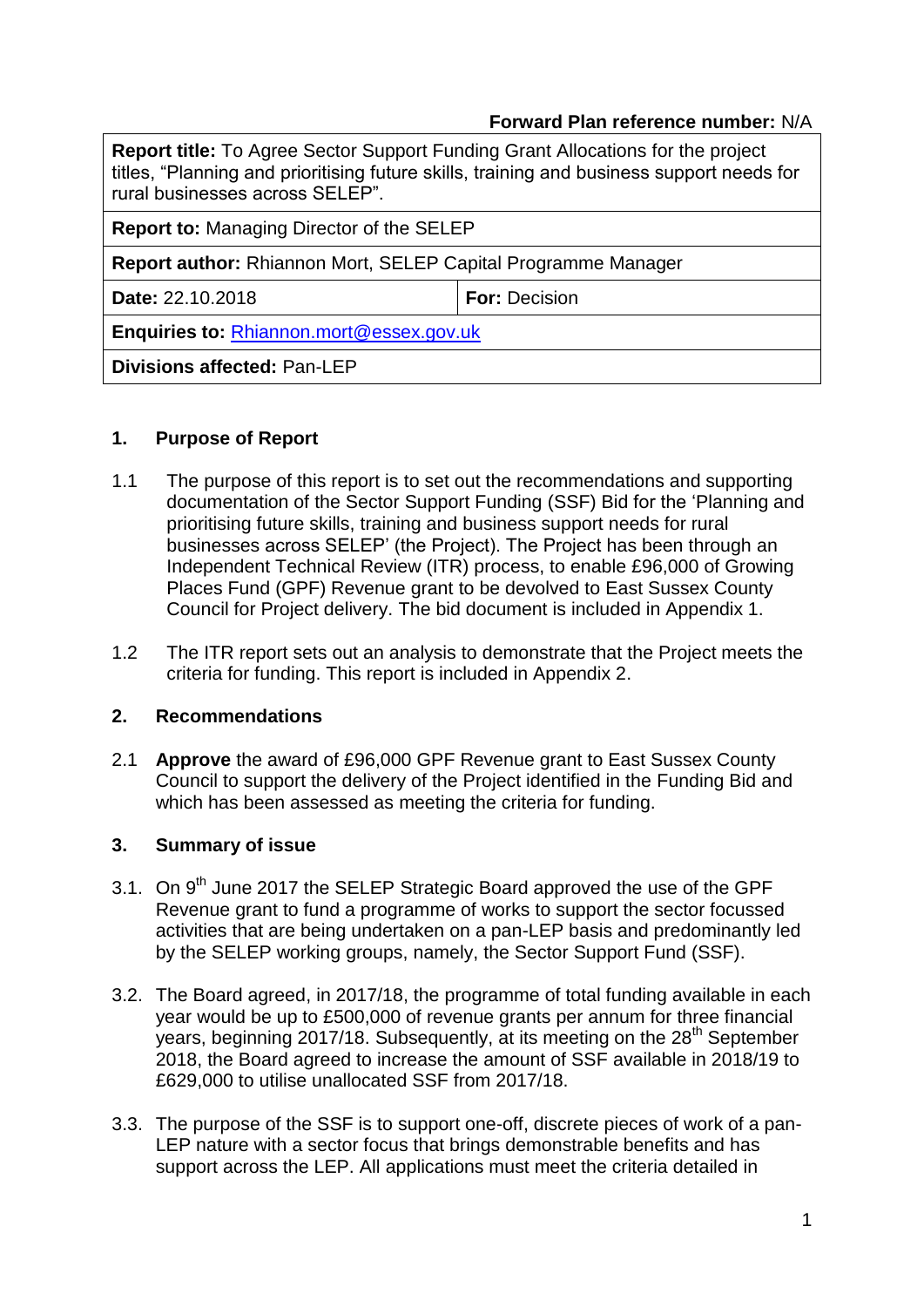section 3 of the SSF Guidance and be submitted in line with the process in section 4 of the same. This process ensures that the funding is allocated in accordance with the requirements of the SELEP Assurance Framework.

3.4. Plumpton College has submitted a bid for SSF of £96,000 to support the delivery of the Project which was endorsed by the SELEP Strategic Board (the Board) at its meeting on the 28<sup>th</sup> September 2018. The Project was also endorsed by Team East Sussex (TES) Federated Board on the 24<sup>th</sup> September 2018.

# **4. Project Summary**

- 4.1. The Project seeks funding in order to complete a comprehensive skills evaluation to formulate recommendations for targeting future skills delivery across each Federated Area, setting out priorities for the main rural sectors:
	- a) Agriculture
	- b) Food and drink -production and manufacture
	- c) Horticulture production vegetable crops, fruit and viticulture
- 4.2 For each of the three main rural sectors, the following themes will be covered:
	- a) Level 3+ technical skills
	- b) Business improvement techniques and business support, including knowledge transfer
	- c) Skills pipeline and facilitation for new entrants
	- d) Business and environment sustainability
- 4.3 The work of will be commissioning through established training, education and research organisations for the rural sector with strong rural business links. Plumpton College is the lead for the project but the following training providers have been identified as participants in the project:
	- a) Plumpton College, Lewes, East Sussex;
	- b) Hadlow College, Tonbridge, Kent;
	- c) Writtle University, Chelmsford, Essex; and
	- d) East Malling Research, East Malling, Kent.

## **5. Project Funding**

5.1. The total cost of the Project is estimated at £151,500, as set out in Table 1 below. This includes the in-kind contributions by the colleges and training providers, through the provision of employee time and use of the organisations facilities.

## **Table 1: Project Funding breakdown (£s)**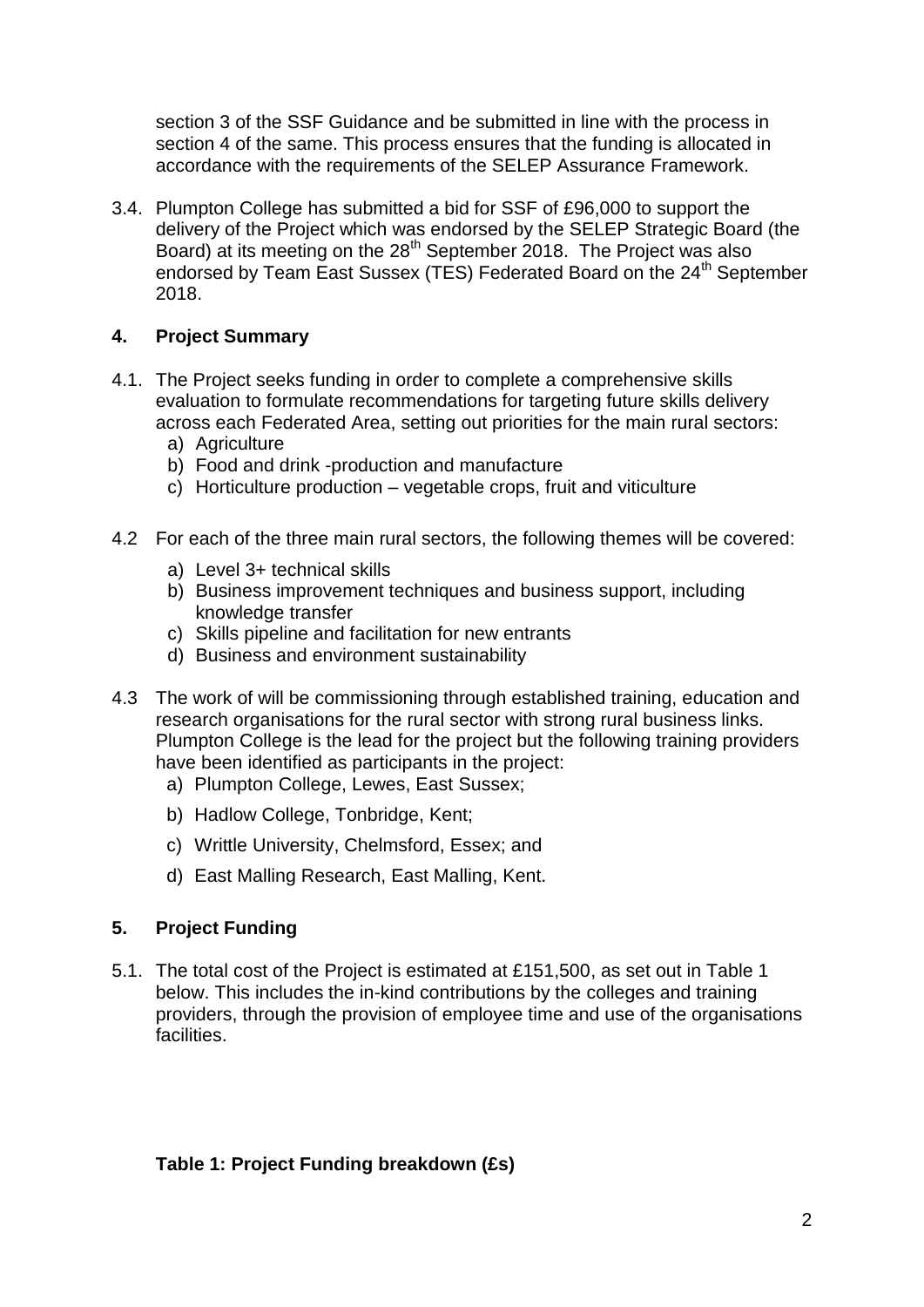| <b>Source</b>                 | 2018/19 | 2019/20 | <b>Total</b> |  |  |  |
|-------------------------------|---------|---------|--------------|--|--|--|
| <b>SELEP SSF</b>              | 48,000  | 48,000  | 96,000       |  |  |  |
| In kind funding contributions |         |         |              |  |  |  |
| <b>Plumpton College</b>       | 12,875  | 12,875  | 25,750       |  |  |  |
| <b>Hadlow College</b>         | 6,500   | 6,500   | 13,000       |  |  |  |
| <b>Writtle University</b>     | 5,000   | 5,000   | 10,000       |  |  |  |
| <b>East Malling</b>           | 3,375   | 3,375   | 6,750        |  |  |  |
| Research                      |         |         |              |  |  |  |
| Total                         | 75,750  | 75,750  | 151,500      |  |  |  |

### **6. Issues for consideration**

#### 6.1. **Risks and Dependencies**

- 6.1.1. No substantive Project risks have been identified within the application. The application states that the organisations included in this Project have very successful track records of bringing developments to completion on time and within cost. The Project team will comprise of senior staff members from each organisation as well as co-opted members as necessary.
- 6.1.2. The interdependence between the themes is minimal so that each activity can proceed within the relevant timeframes.
- 6.1.3. Once SSF has been confirmed, a risk register will be created and mitigation strategies agreed.

#### 6.2. **Outcome of ITR Process** *(Accountable Body Comments)*

- 6.2.1. The Accountable Body has independently assessed the Project Bid Document and has confirmed that the Project meets the criteria for funding, including the Assurance Framework requirement with regard to the expectation that high value for money will be achieved.
- 6.2.2. The expected benefits of the Project are detailed in the application but a Benefit Cost Ratio (BCR) has not been calculated for the Project following a robust methodology. The stated Project outputs and benefits include:
	- Analysis of current constraints to productivity in primary rural businesses;
	- Written report and case studies informing the SELEP with respect to options for funding and supporting rural skills delivery
	- Benchmarking study to identify key needs, gaps and players.
	- Improve knowledge exchange between land based producers
	- Improve the attractiveness of the sector and access to it for young people; and
	- Develop opportunities for new entrants to bring non-agricultural related acumen to create new ideas for business development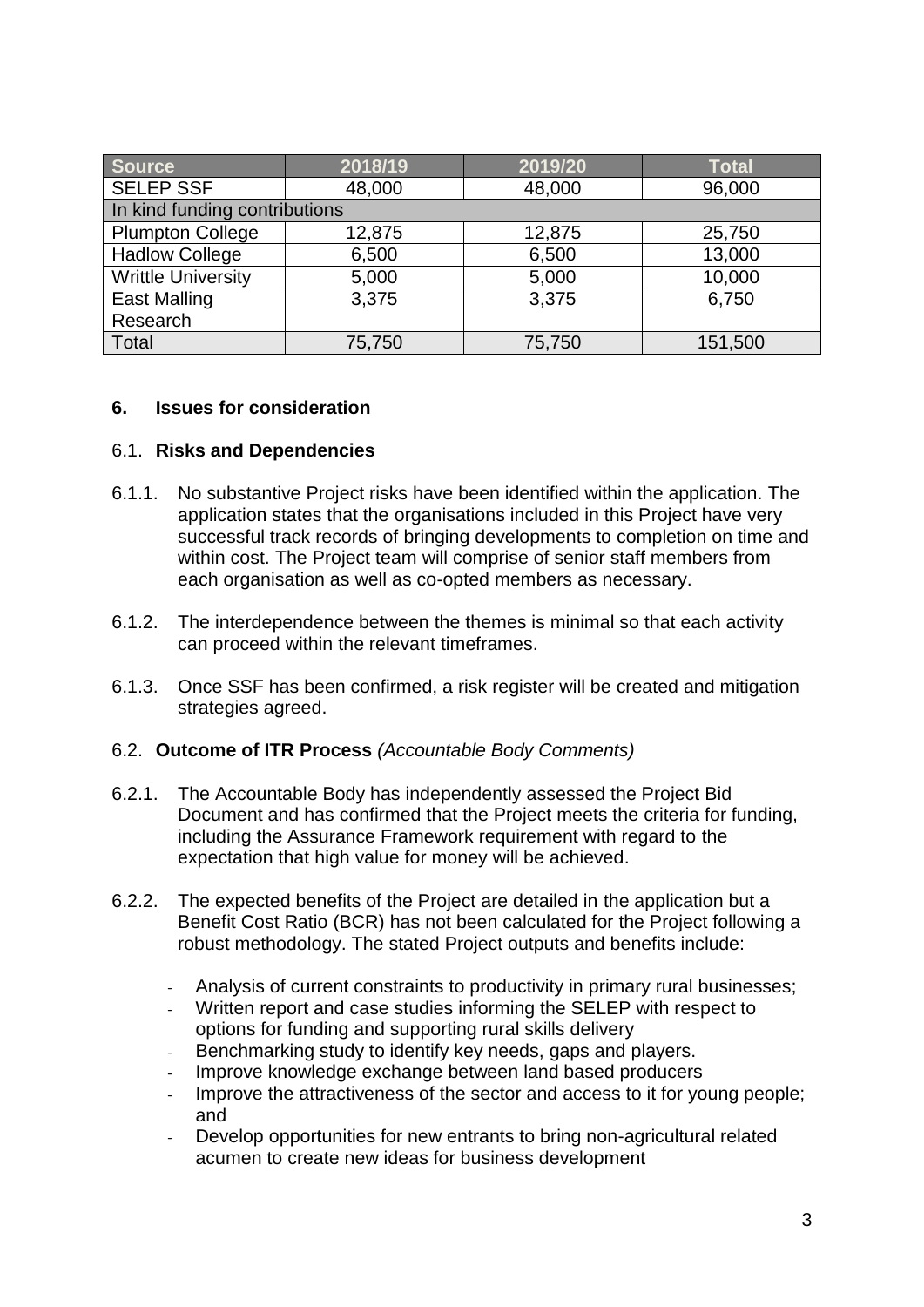6.2.3. Although the BCR does not meet the threshold of 2:1 required to demonstrate high value for money, additional, unquantified benefits have been identified which fulfil the criteria for high value for money as defined by exemption 1 in the SELEP Assurance Framework.

Exemption 1: This may be applied where a project does not present High Value for Money (a Benefit Cost Ratio of over 2:1); but

- has a Benefit Cost Ratio value of greater than 1.5:1; or
- where the project benefits are notoriously difficult to appraise in monetary terms.

Exemption 1 will only apply if the following conditions are satisfied:

- (1) The funding sought from SELEP in relation to the project must be less than £2.0m and to conduct further quantified and monetised economic appraisal would be disproportionate; and
- (2) where there is an overwhelming strategic case (with minimal risk in the other cases); and
- (3) there are qualitative benefits which, if monetised, would most likely increase the benefit-cost ratio above 2:1.

### 6.3. **Financial implications** *(Accountable Body Comments)*

6.4. Up to £629,000 of the GPF revenue grant was made available in 2018/19 to support the SSF. There is sufficient funding available to support the request for this Project, as set out in the following table:

|                                                                                                                   | <b>Strategic</b><br><b>Board</b><br><b>Endorsement</b> | 2018/19 |
|-------------------------------------------------------------------------------------------------------------------|--------------------------------------------------------|---------|
|                                                                                                                   |                                                        | £       |
| Available Fund Balance                                                                                            |                                                        | 629,000 |
| Total seeking approval following board endorsement                                                                |                                                        |         |
| Kent Medical Campus Enterprise Zone – Innovation Centre<br>Design Work                                            | 28-Sep-18                                              | 156,000 |
| Good Food Growth Campaign                                                                                         | 28-Sep-18                                              | 60,400  |
| Future Proof: Accelerating Delivery of High Quality<br>Development across the LEP                                 | 28-Sep-18                                              | 110,000 |
| Planning and prioritising future skills, training and business<br>support needs for rural businesses across SELEP | 28-Sep-18                                              | 96,000  |
| Total endorsed                                                                                                    |                                                        | 422,400 |
| <b>Balance following approval</b>                                                                                 |                                                        | 206,600 |

Table 2: Sector Support Fund Summary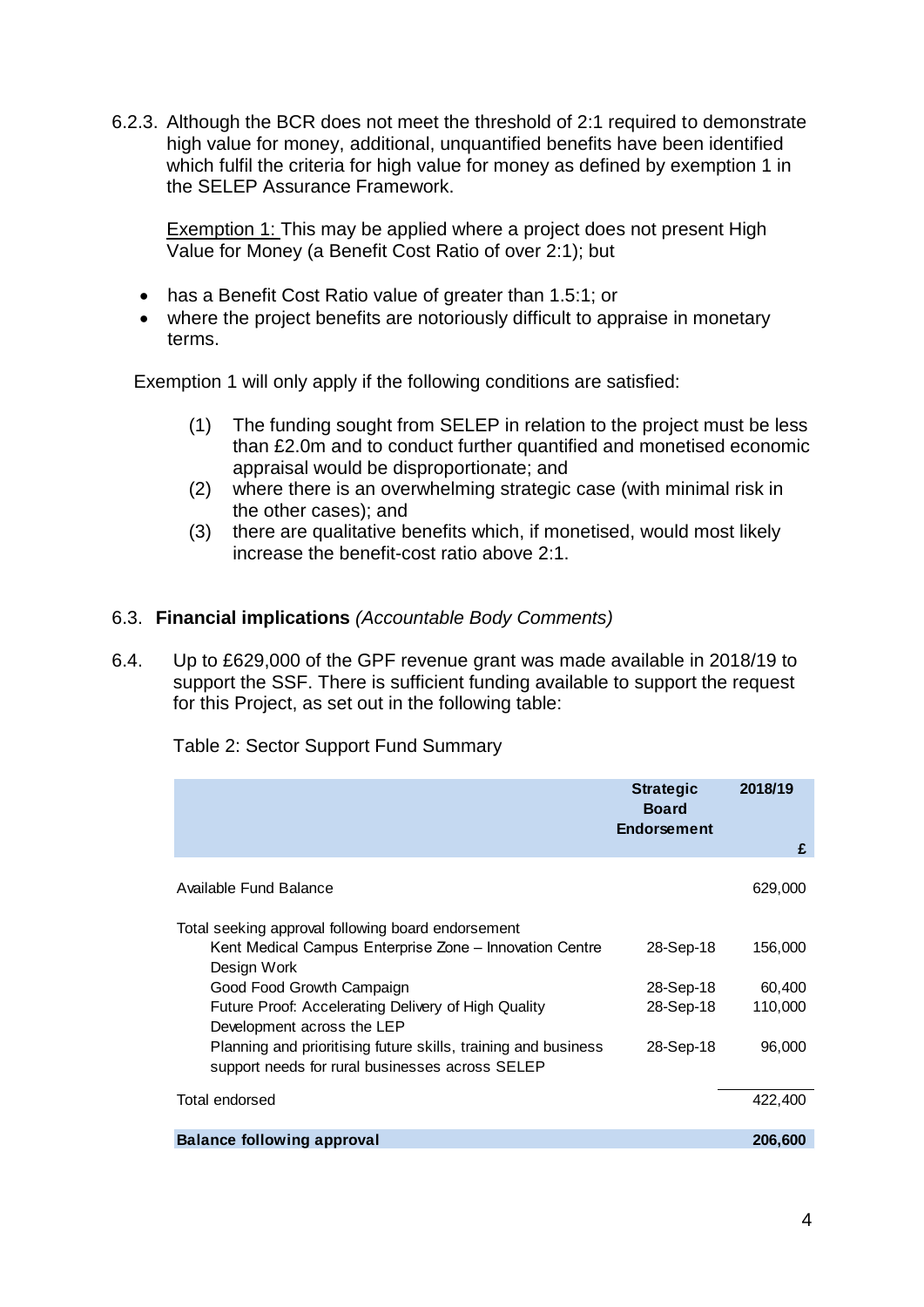6.4.1. This grant is a fixed maximum contribution to the Project; any Project overspends incurred will be required to be addressed by the Project delivery partner.

### 6.5. **Legal implications** *(Accountable Body Comments)*

6.5.1. The grant will be transferred to the respective upper tier authority via a grant agreement with the Accountable Body; the grant agreement will include a requirement for claw back of the funding if it is not fully expended or not expended in line with the Project Bid Document.

## **7. Equality and Diversity implications**

- 7.1 Section 149 of the Equality Act 2010 creates the public sector equality duty which requires that when a public sector body makes decisions it must have regard to the need to:
	- (a) Eliminate unlawful discrimination, harassment and victimisation and other behaviour prohibited by the Act
	- (b) Advance equality of opportunity between people who share a protected characteristic and those who do not.
	- (c) Foster good relations between people who share a protected characteristic and those who do not including tackling prejudice and promoting understanding.
- 7.2 The protected characteristics are age, disability, gender reassignment, pregnancy and maternity, race, religion or belief, gender and sexual orientation.
- 7.3 In the course of the development of the project business cases, the delivery of the project and the ongoing commitment to equality and diversity, the promoting local authority will ensure that any equality implications are considered as part of their decision making process and were possible identify mitigating factors where an impact against any of the protected characteristics has been identified.

## **8. List of appendices**

- 8.1. Appendix 1 Project Bid Document
- 8.2. Appendix 2 Independent Technical Review report

## **9. List of Background papers**

- 9.1. Sector Support Funding Guidance
- 9.2. SELEP Assurance Framework
- 9.3. Minutes of the Strategic Board Meeting 28<sup>th</sup> September 2018